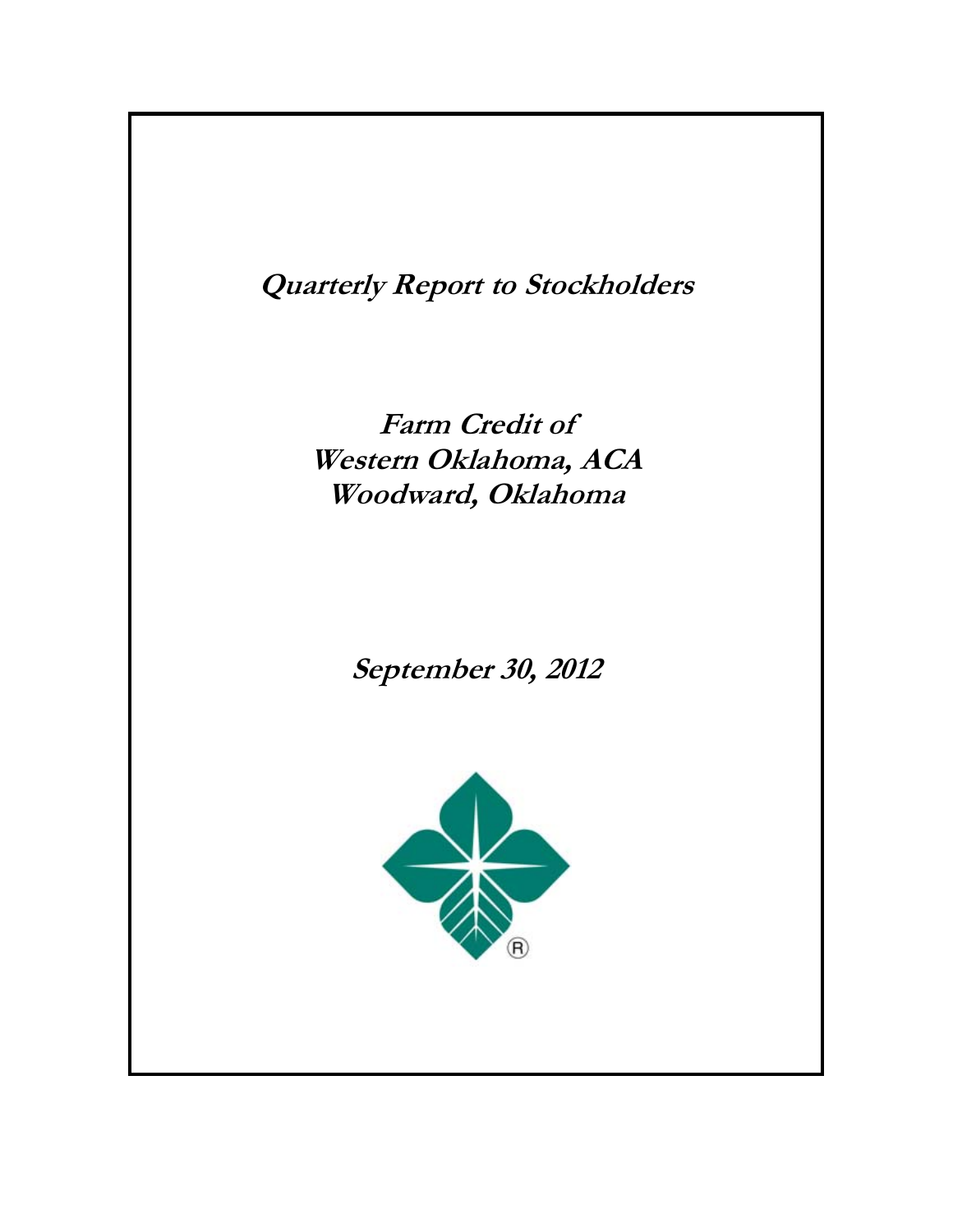The shareholders' investment in the Farm Credit of Western Oklahoma, ACA (Association) is materially affected by the financial condition and results of operations of CoBank, ACB, (CoBank). The 2011 CoBank Annual Report to Shareholders, the 2011 U.S. AgBank District Annual Report to Shareholders, and the CoBank quarterly shareholders' reports are available free of charge on CoBank's web site, www.cobank.com, or may be obtained at no charge by visiting or contacting the Association at 3302 Williams Avenue, Woodward, Oklahoma 73801 or calling 580-256-3465 or toll-free 1-800-299-3465.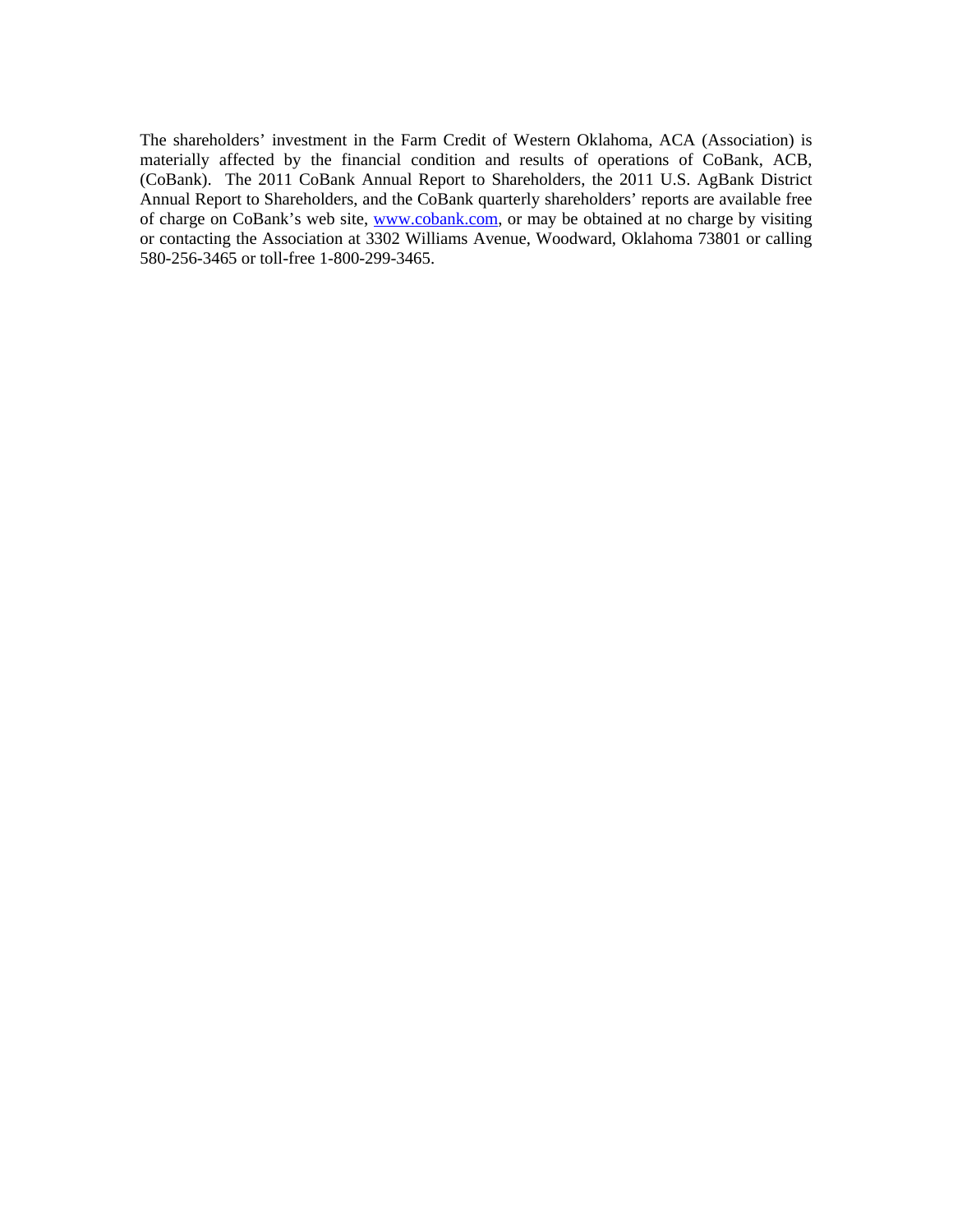# **MANAGEMENT'S DISCUSSION AND ANALYSIS OF FINANCIAL CONDITION AND RESULTS OF OPERATIONS**

(Dollars in Thousands, Except as Noted)

(Unaudited)

The following discussion summarizes the financial position and results of operations of Farm Credit of Western Oklahoma, ACA for the nine months ended September 30, 2012, with comparisons to prior periods. You should read these comments along with the accompanying financial statements and footnotes and the 2011 Annual Report to Shareholders. The accompanying financial statements were prepared under the oversight of our Audit Committee.

Commodity prices remain relatively strong. Weather conditions have improved in our region due to recent rains. Fall crop conditions have been favorable.

On January 1, 2012, U.S. AgBank, FCB (AgBank) merged with and into CoBank, FCB, a wholly-owned subsidiary of CoBank, ACB (CoBank). Beginning January 1, 2012, we receive our funding from CoBank. In the following disclosure, our funding bank both prior to and after the merger date will be referred to as "the Bank".

### **LOAN PORTFOLIO**

Loans outstanding at September 30, 2012 totaled \$420,240, an increase of \$38,352, or 10.04%, from loans of \$381,888 at December 31, 2011. The increase was primarily due to an overall strong agriculture economy, increased demand for loans and relative low interest rates.

### **RESULTS OF OPERATIONS**

Net income for the nine months ended September 30, 2012 was \$4,648, an increase of \$63, or 1.37%, from the same period ended one year ago, primarily due to patronage from the Bank.

Net interest income for the nine months ended September 30, 2012 was \$8,303, an increase of \$448, or 5.70%, compared with September 30, 2011. Interest income increased primarily as a result of increased loan volume.

The provision for loan losses for the nine months ended September 30, 2012 was \$159, an increase of \$130, or 448.27%, from the provision for loan losses for the same period ended one year ago. The provision for loan losses increased as a result of overall loan growth and recoveries of \$66, offset by charge-offs of \$153.

Noninterest income decreased \$21 during the first nine months of 2012 compared with the first nine months in 2011 primarily due to the timing of recording patronage income from the Bank. In the first nine months of 2012 we recorded patronage of \$1,146. Beginning in 2012, patronage accrues monthly and will be paid in March 2013. Patronage reported during the first nine months of 2011 was based on the Bank's 2010 annual earnings and was received and recorded during the first quarter of 2011.

Mineral income of \$410 was recognized during the first nine months of 2012. Of this amount, quarterly payments totaling \$405 were received from the Bank.In 2011, mineral income was received from the Bank as a priority patronage and included as part of the Bank patronage income received annually.

In the second quarter of 2012 we received our allocated portion of a rebate of \$377 distributed by Farm Credit System Insurance Company (FCSIC). There was no FCSIC rebate in 2011.

During the first nine months of 2012, noninterest expense increased \$234 to \$5,524, primarily due to increases in employee benefits and purchased services from AgVantis and others, offset by a decrease in salaries.

### **CAPITAL RESOURCES**

Our shareholders' equity at September 30, 2012 was \$83,753, an increase from \$79,108 at December 31, 2011. This increase is due to net income, offset by stock reductions.

The undersigned certify they have reviewed this report, this report has been prepared in accordance with all applicable statutory or regulatory requirements and the information contained herein is true, accurate, and complete to the best of his or her knowledge and belief.

| signature on file                     | signature on file             | signature on file             |
|---------------------------------------|-------------------------------|-------------------------------|
| Jimmie Purvine, Chairman of the Board | John Grunewald, President/CEO | Jamie Shirkey, Sr. V.P. - CFO |
| November 8, 2012                      | November 8, 2012              | November 8, 2012              |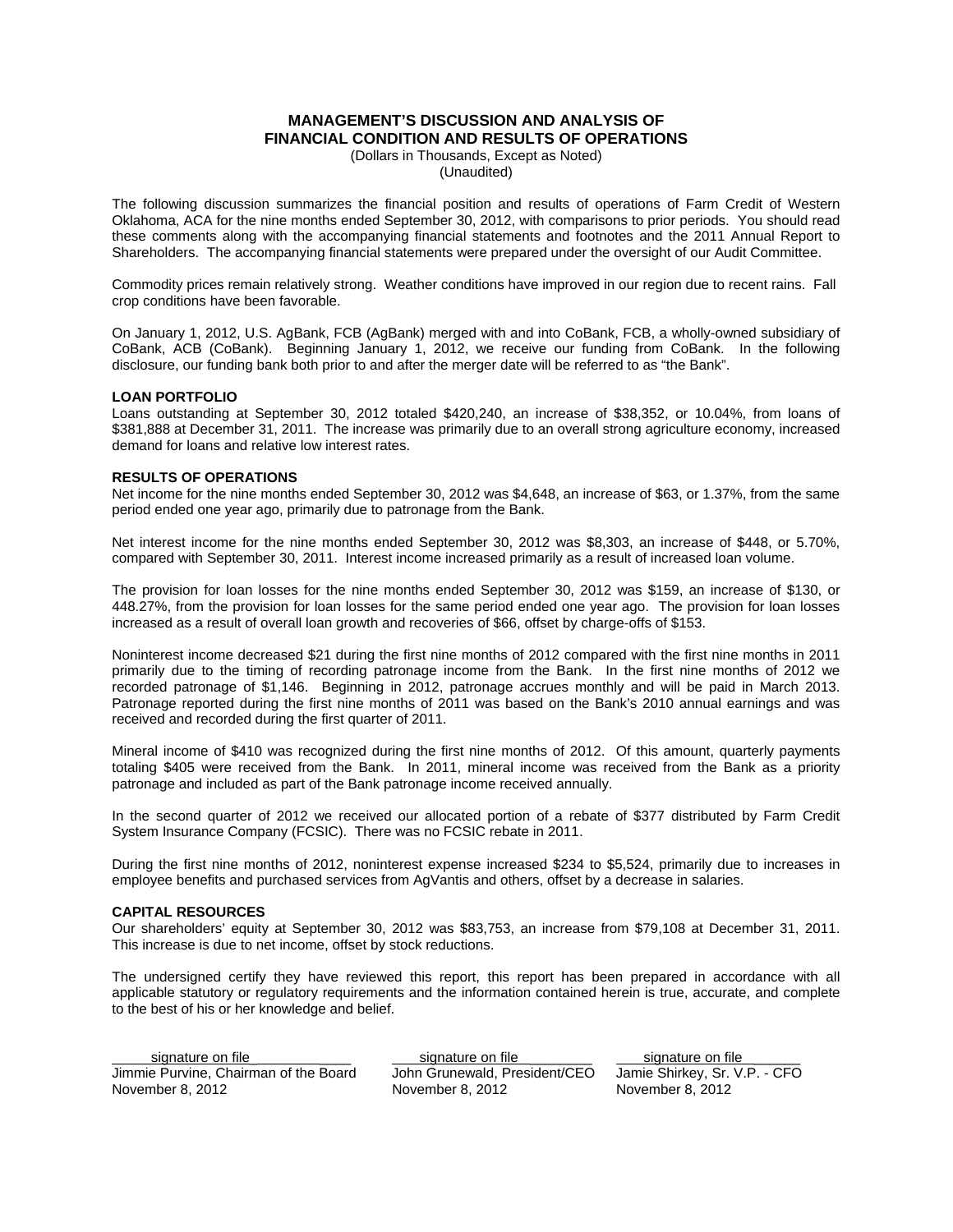۳

# Consolidated Statement of Condition

(Dollars in Thousands)

|                                            |                      | December 31    |         |  |
|--------------------------------------------|----------------------|----------------|---------|--|
|                                            | September 30<br>2012 |                | 2011    |  |
|                                            | <b>UNAUDITED</b>     | <b>AUDITED</b> |         |  |
|                                            |                      |                |         |  |
| <b>ASSETS</b>                              |                      |                |         |  |
| Loans                                      | \$<br>420,240        | \$             | 381,888 |  |
| Less allowance for loan losses             | 2,221                |                | 2,149   |  |
| Net loans                                  | 418,019              |                | 379,739 |  |
| Cash                                       | 8,302                |                | 3,113   |  |
| Accrued interest receivable                | 8,185                |                | 5,114   |  |
| Investment in Funding Bank                 | 13,215               |                | 13,215  |  |
| Premises and equipment, net                | 1,759                |                | 1,749   |  |
| Prepaid benefit expense                    | 176                  |                | 521     |  |
| Other assets                               | 1,411                |                | 1,989   |  |
| <b>Total assets</b>                        | \$<br>451,067        | \$             | 405,440 |  |
|                                            |                      |                |         |  |
| <b>LIABILITIES</b>                         |                      |                |         |  |
| Note payable to Funding Bank               | \$<br>356,307        | \$             | 312,833 |  |
| Advance conditional payments               | 7,672                |                | 8,365   |  |
| Accrued interest payable                   | 2,762                |                | 2,958   |  |
| Patronage distributions payable            |                      |                | 1,500   |  |
| Accrued benefits liability                 | 113                  |                | 126     |  |
| <b>Other liabilities</b>                   | 460                  |                | 550     |  |
| <b>Total liabilities</b>                   | 367,314              |                | 326,332 |  |
| <b>Commitments and Contingencies</b>       |                      |                |         |  |
| <b>SHAREHOLDERS' EQUITY</b>                |                      |                |         |  |
| Protected borrower stock                   |                      |                | 3       |  |
| Capital stock                              | 1,383                |                | 1,383   |  |
| Unallocated retained earnings              | 82,370               |                | 77,722  |  |
| <b>Total shareholders' equity</b>          | 83,753               |                | 79,108  |  |
| Total liabilities and shareholders' equity | \$<br>451,067        | \$             | 405,440 |  |

The accompanying notes are an integral part of these financial statements.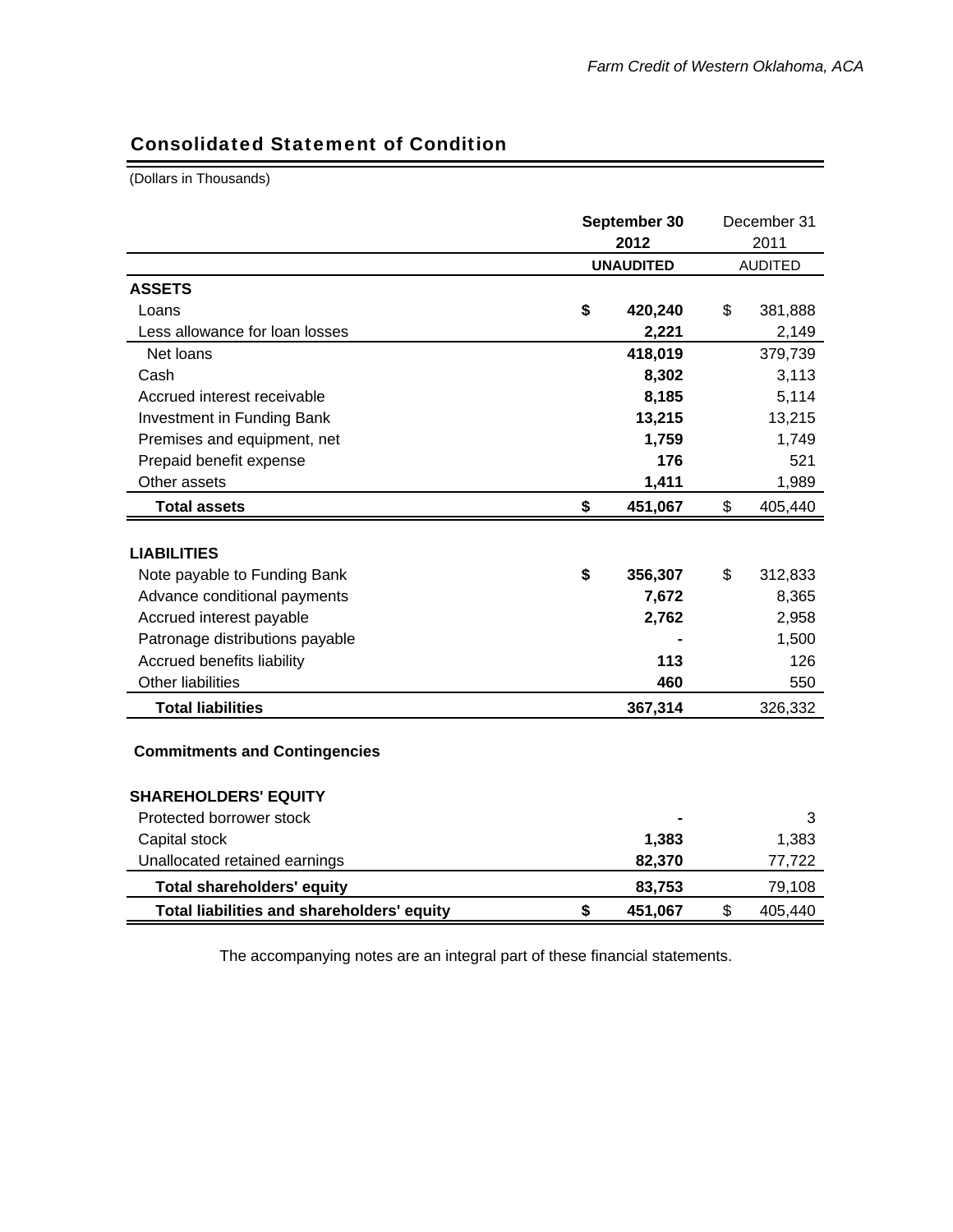# Consolidated Statement of Comprehensive Income

(Dollars in Thousands)

|                                                                        | For the three months<br>ended September 30 |                | For the nine months<br>ended September 30 |          |    |          |  |
|------------------------------------------------------------------------|--------------------------------------------|----------------|-------------------------------------------|----------|----|----------|--|
| <b>UNAUDITED</b>                                                       | 2012                                       | 2011           |                                           | 2012     |    | 2011     |  |
| <b>INTEREST INCOME</b>                                                 |                                            |                |                                           |          |    |          |  |
| Loans                                                                  | \$<br>4,737                                | \$<br>4,522    |                                           | \$14,014 |    | \$13,731 |  |
| <b>Total interest income</b>                                           | 4,737                                      | 4,522          |                                           | 14,014   |    | 13,731   |  |
| <b>INTEREST EXPENSE</b>                                                |                                            |                |                                           |          |    |          |  |
| Note payable to Funding Bank                                           | 1,864                                      | 1,928          |                                           | 5,653    |    | 5,823    |  |
| Other                                                                  | 19                                         | 23             |                                           | 58       |    | 53       |  |
| <b>Total interest expense</b>                                          | 1,883                                      | 1,951          |                                           | 5,711    |    | 5,876    |  |
| Net interest income                                                    | 2,854                                      | 2,571          |                                           | 8,303    |    | 7,855    |  |
| Provision for loan losses/(loan loss reversal)                         | (32)                                       | (12)           |                                           | 159      |    | 29       |  |
| Net interest income after provision for loan losses/loan loss reversal | 2,886                                      | 2,583          |                                           | 8,144    |    | 7,826    |  |
| <b>NONINTEREST INCOME</b>                                              |                                            |                |                                           |          |    |          |  |
| Financially related services income                                    | 9                                          | 9              |                                           | 25       |    | 27       |  |
| Loan fees                                                              | 13                                         | (18)           |                                           | 14       |    | (3)      |  |
| Patronage refund from Farm Credit Institutions                         | 410                                        |                |                                           | 1,146    |    | 1,945    |  |
| Farm Credit Insurance Fund distribution                                |                                            |                |                                           | 377      |    |          |  |
| Mineral income                                                         | 89                                         | $\overline{c}$ |                                           | 410      |    | 29       |  |
| Other noninterest income                                               | 4                                          | 4              |                                           | 56       |    | 51       |  |
| <b>Total noninterest income</b>                                        | 525                                        | (3)            |                                           | 2,028    |    | 2,049    |  |
| <b>NONINTEREST EXPENSE</b>                                             |                                            |                |                                           |          |    |          |  |
| Salaries and employee benefits                                         | 820                                        | 821            |                                           | 3,013    |    | 2,958    |  |
| Occupancy and equipment                                                | 95                                         | 85             |                                           | 240      |    | 227      |  |
| Purchased services from AgVantis, Inc.                                 | 175                                        | 129            |                                           | 520      |    | 425      |  |
| Farm Credit Insurance Fund premium                                     | 41                                         | 47             |                                           | 117      |    | 150      |  |
| Supervisory and examination costs                                      | 38                                         | 35             |                                           | 115      |    | 104      |  |
| Other noninterest expense                                              | 372                                        | 449            |                                           | 1,519    |    | 1,426    |  |
| <b>Total noninterest expense</b>                                       | 1,541                                      | 1,566          |                                           | 5,524    |    | 5,290    |  |
| <b>Net income</b>                                                      | 1,870                                      | 1,014          |                                           | 4,648    |    | 4,585    |  |
| <b>OTHER COMPREHENSIVE INCOME</b>                                      |                                            |                |                                           |          |    |          |  |
| Other comprehensive income                                             |                                            |                |                                           |          |    |          |  |
| <b>Comprehensive income</b>                                            | \$<br>1,870                                | \$<br>1,014    | \$                                        | 4,648    | \$ | 4,585    |  |

The accompanying notes are an integral part of these financial statements.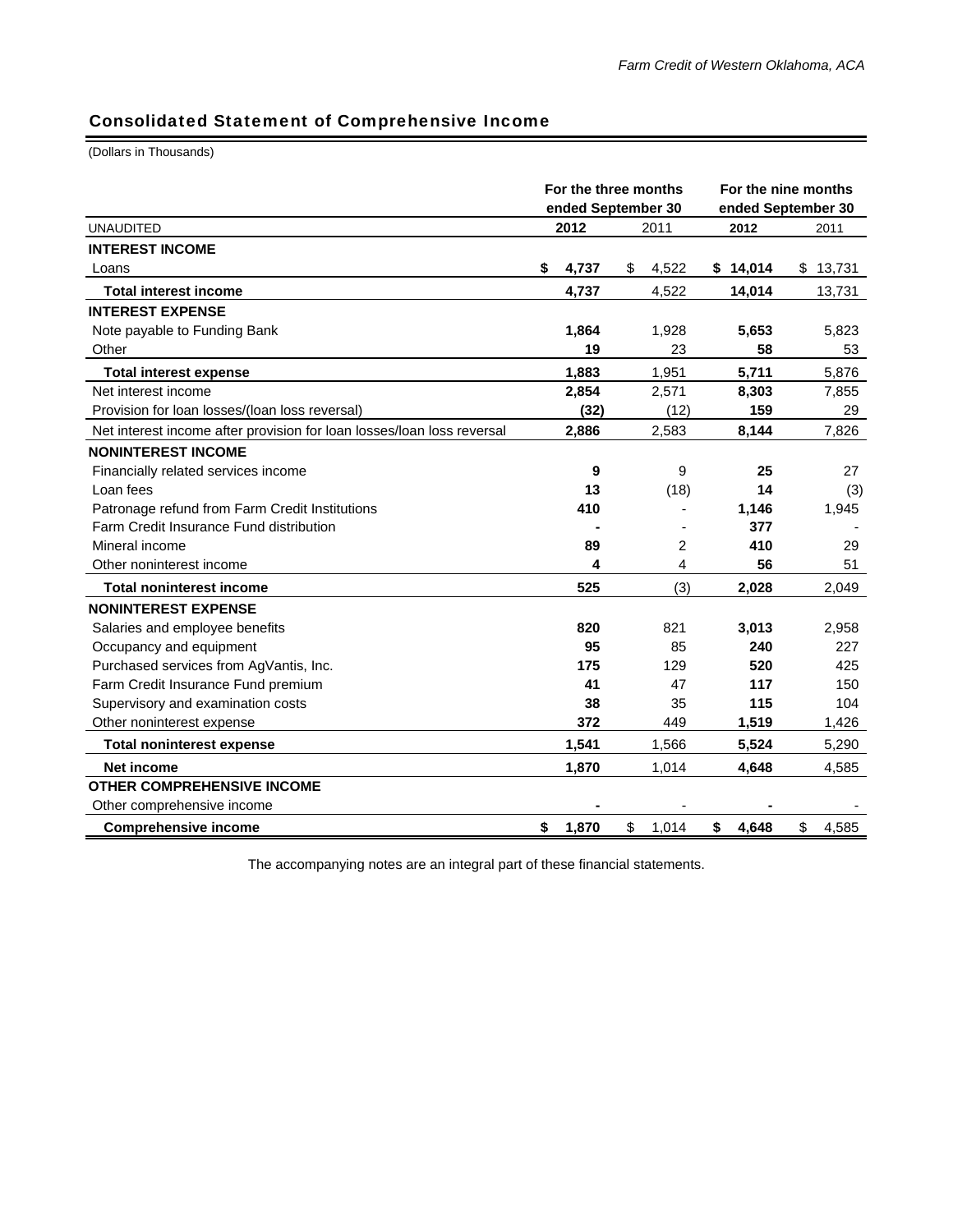# Consolidated Statement of Changes in Shareholders' Equity

(Dollars in Thousands)

| <b>UNAUDITED</b>                    | <b>Protected</b><br><b>Borrower</b><br><b>Stock</b> |                |     | <b>Capital</b><br><b>Stock</b> |    | Unallocated<br><b>Retained</b><br><b>Earnings</b> | Total<br>Shareholders'<br><b>Equity</b> |        |  |
|-------------------------------------|-----------------------------------------------------|----------------|-----|--------------------------------|----|---------------------------------------------------|-----------------------------------------|--------|--|
| <b>Balance at December 31, 2010</b> | \$                                                  | $\overline{5}$ | \$  | 1,396                          | \$ | 69,875                                            | -\$                                     | 71,276 |  |
| Comprehensive income                |                                                     |                |     |                                |    | 4,585                                             |                                         | 4,585  |  |
| Stock issued                        |                                                     |                |     | 125                            |    |                                                   |                                         | 125    |  |
| Stock retired                       |                                                     | (2)            |     | (139)                          |    |                                                   |                                         | (141)  |  |
| Balance at September 30, 2011       | \$                                                  | 3              | \$  | 1,382                          | S  | 74,460                                            | - \$                                    | 75,845 |  |
|                                     |                                                     |                |     |                                |    |                                                   |                                         |        |  |
| Balance at December 31, 2011        | \$                                                  | 3              | -\$ | $1,383$ \$                     |    | 77,722                                            | - \$                                    | 79,108 |  |
| Comprehensive income                |                                                     |                |     |                                |    | 4,648                                             |                                         | 4,648  |  |
| Stock issued                        |                                                     |                |     | 126                            |    |                                                   |                                         | 126    |  |
| Stock retired                       |                                                     | (3)            |     | (126)                          |    |                                                   |                                         | (129)  |  |
| Balance at September 30, 2012       | \$                                                  | ۰              | \$  | 1,383                          | S  | 82,370                                            | S                                       | 83,753 |  |

The accompanying notes are an integral part of these financial statements.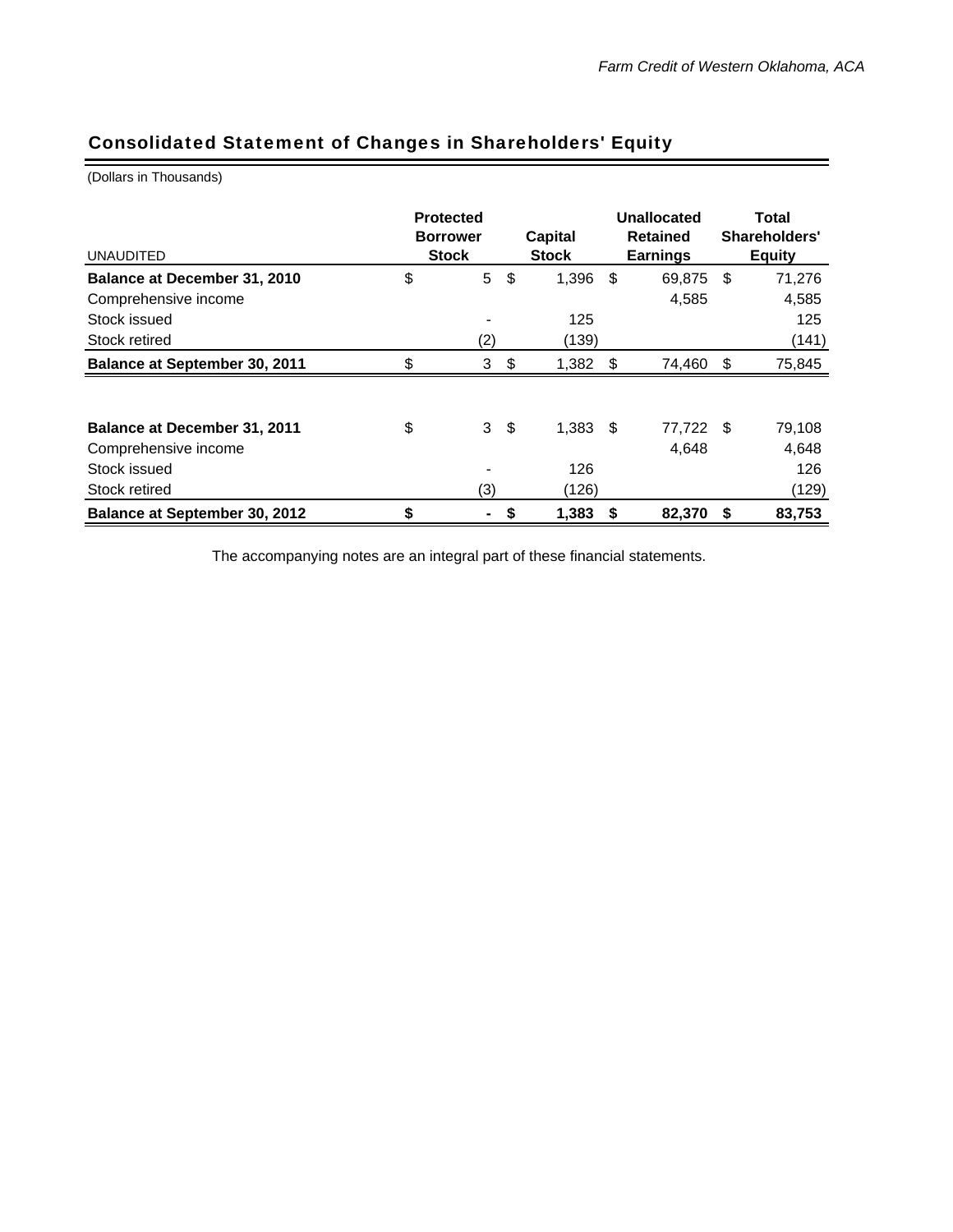#### **NOTES TO FINANCIAL STATEMENTS**

(Dollars in Thousands, Except as Noted) (Unaudited)

#### **NOTE 1 - ORGANIZATION AND SIGNIFICANT ACCOUNTING POLICIES**

A description of the organization and operations of Farm Credit of Western Oklahoma, ACA, (the Association), the significant accounting policies followed, and the financial condition and results of operations as of and for the year ended December 31, 2011, are contained in the 2011 Annual Report to Shareholders. These unaudited third quarter 2012 financial statements should be read in conjunction with the 2011 Annual Report to Shareholders.

In December 2011, the Financial Accounting Standards Board (FASB) issued guidance entitled, "Balance Sheet – Disclosures about Offsetting Assets and Liabilities." The guidance requires an entity to disclose information about offsetting and related arrangements to enable users of its financial statements to understand the effect of those arrangements on its financial position. This includes the effect or potential effect of rights of setoff associated with an entity's recognized assets and recognized liabilities. The requirements apply to recognized financial instruments and derivative instruments that are offset in accordance with the rights of offset set forth in accounting guidance and for those recognized financial instruments and derivative instruments that are subject to an enforceable master netting arrangement or similar agreement, irrespective of whether they are offset or not. This guidance is to be applied retrospectively for all comparative periods and is effective for annual reporting periods beginning on or after January 1, 2013, and interim periods within those annual periods. The adoption of this guidance will not impact financial condition or results of operation, but may result in additional disclosures.

In September 2011, the FASB issued guidance entitled, "Compensation – Retirement Benefits – Multiemployer Plans." The guidance is intended to provide more information about an employer's financial obligations to a multiemployer pension plan and postretirement benefits other than pensions, which should help financial statement users, better understand the financial health of significant plans in which the employer participates. The additional disclosures include: a) a description of the nature of plan benefits, b) a qualitative description of the extent to which the employer could be responsible for the obligations of the plan, including benefits earned by employees during employment with another employer, and c) other quantitative information to help users understand the financial information about the plan. The amendments are effective for annual periods for fiscal years ending after December 15, 2012 for non-public entities. The amendments should be applied retrospectively for all prior periods presented. The adoption will not impact the Association's financial condition or results of operation.

In June and December 2011, the FASB issued guidance entitled, "Comprehensive Income – Presentation of Comprehensive Income." This guidance is intended to increase the prominence of other comprehensive income in financial statements. The main provisions of the guidance provides that an entity that reports items of other comprehensive income has the option to present comprehensive income in either one or two consecutive financial statements. This guidance did not change the items that must be reported in other comprehensive income. With either approach an entity is required to present reclassification adjustments for items reclassified from other comprehensive income to net income in the statement(s). The December 2011 guidance deferred the effective date for the presentation of reclassification adjustments.

This guidance is to be applied retrospectively and is effective for fiscal years and interim periods within those years, beginning after December 15, 2011. The adoption of this guidance did not impact financial condition or results of operations, but resulted in changes to the presentation of comprehensive income.

In May 2011, the FASB issued guidance entitled, "Fair Value Measurement – Amendments to Achieve Common Fair Value Measurements and Disclosure Requirements in U.S. GAAP and IFRSs." The amendments clarify certain aspects of the fair value measurement and disclosure requirements. The amendments are to be applied prospectively. The amendments are effective during interim and annual periods beginning after December 31, 2011. The adoption of this guidance did not impact the financial condition or results of operations, but resulted in additional disclosures.

In April 2011, the FASB issued guidance entitled, "A Creditor's Determination of Whether a Restructuring is a Troubled Debt Restructuring," which provides for clarification on whether a restructuring constitutes a troubled debt restructuring. In evaluating whether a restructuring is a troubled debt restructuring, a creditor must separately conclude that both of the following exists: (1) the restructuring constitutes a concession, and (2) the debtor is experiencing financial difficulties. The guidance is effective for nonpublic entities for annual periods ending on or after December 15, 2012, including interim periods within those annual periods. The adoption of this guidance was not material to the financial condition or results of operations.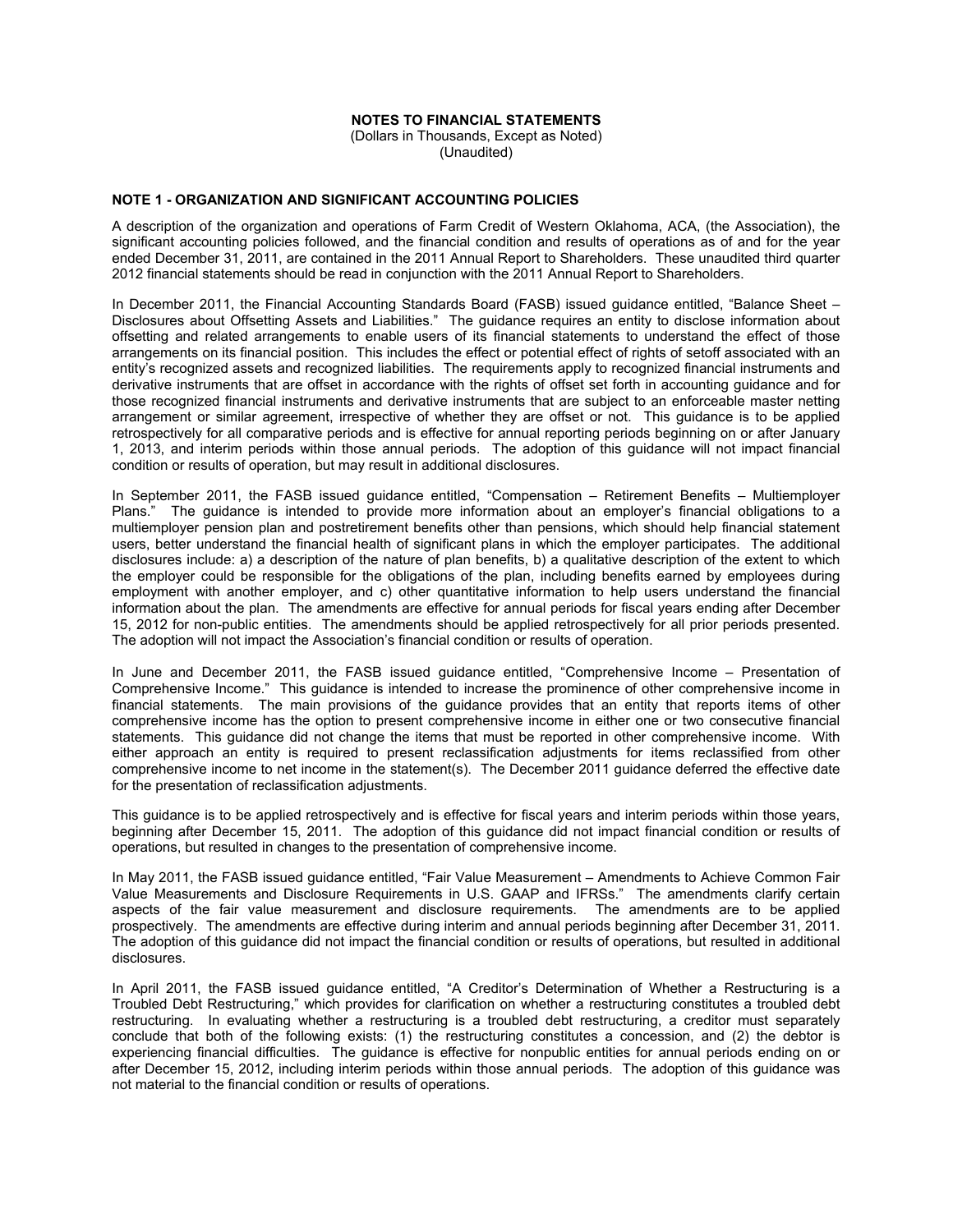The accompanying financial statements contain all adjustments necessary for a fair presentation of the interim financial condition and results of operations, and conform with generally accepted accounting principles and prevailing practices within the banking industry. The results for the nine months ended September 30, 2012, are not necessarily indicative of the results to be expected for the year ended December 31, 2012.

# **NOTE 2 - LOANS AND ALLOWANCE FOR LOAN LOSSES**

A summary of loans follows.

|                                  | <b>September 30, 2012</b> | December 31, 2011 |  |  |
|----------------------------------|---------------------------|-------------------|--|--|
| Real estate mortgage             | 270.206                   | 242.137<br>SS.    |  |  |
| Production and intermediate-term | 133.067                   | 126,506           |  |  |
| Agribusiness:                    |                           |                   |  |  |
| Loans to cooperatives            | 9.271                     | 2,644             |  |  |
| Processing and marketing         | 5,470                     | 6,120             |  |  |
| Farm-related business            | 806                       | 375               |  |  |
| Rural residential real estate    | 1,420                     | 4,106             |  |  |
| Total loans                      | 420,240                   | 381,188           |  |  |

The Association purchases or sells participation interests with other parties in order to diversify risk, manage loan volume and comply with Farm Credit Administration regulations. The following table presents information regarding the balances of participations purchased and sold at September 30, 2012:

|                                  | <b>Other Farm Credit</b><br>Institutions |          |                   | Non-Farm Credit<br>Institutions |  |           | Total        |      |       |  |
|----------------------------------|------------------------------------------|----------|-------------------|---------------------------------|--|-----------|--------------|------|-------|--|
|                                  | Purchased                                | Sold     | Sold<br>Purchased |                                 |  | Purchased |              | Sold |       |  |
| Real estate mortgage             | \$ 31.801                                | \$12.726 |                   | 270                             |  | $---$     | 32.071<br>S. | \$   | 270   |  |
| Production and intermediate-term | 21.901                                   | 1.982    |                   |                                 |  | $---$     | 21.903       |      |       |  |
| Agribusiness                     | 5.470                                    | $---$    |                   | $---$                           |  | 1.774     | 5.470        |      | 1,774 |  |
| Total                            | 59.172                                   | 14.708   |                   | 272                             |  | 774       | 59.444       |      | 2.046 |  |

The following table shows loans and related accrued interest classified under the Farm Credit Administration Uniform Loan Classification System as a percentage of total loans and related accrued interest receivable by loan type as of:

|                                  | <b>September 30, 2012</b> | December 31, 2011 |
|----------------------------------|---------------------------|-------------------|
| Real estate mortgage             |                           |                   |
| Acceptable                       | 98.84%                    | 98.25%            |
| <b>OAEM</b>                      | 1.03%                     | 1.35%             |
| Substandard                      | 0.13%                     | 0.40%             |
| Total                            | 100.00%                   | 100.00%           |
| Production and intermediate-term |                           |                   |
| Acceptable                       | 97.90%                    | 98.23%            |
| <b>OAFM</b>                      | 1.79%                     | 1.43%             |
| Substandard                      | 0.31%                     | 0.34%             |
| Total                            | 100.00%                   | 100.00%           |
| Agribusiness                     |                           |                   |
| Acceptable                       | 90.14%                    | 98.57%            |
| <b>OAEM</b>                      | $0.00\%$                  | 1.43%             |
| Substandard                      | 9.86%                     | $0.00\%$          |
| Total                            | 100.00%                   | 100.00%           |
| Rural residential real estate    |                           |                   |
| Acceptable                       | 100.00%                   | 98.75%            |
| <b>OAFM</b>                      | $0.00\%$                  | 1.25%             |
| Substandard                      | $0.00\%$                  | $0.00\%$          |
| Total                            | 100.00%                   | 100.00%           |
| <b>Total Loans</b>               |                           |                   |
| Acceptable                       | 98.23%                    | 98.25%            |
| <b>OAFM</b>                      | 1.23%                     | 1.33%             |
| Substandard                      | 0.54%                     | 0.42%             |
| Total                            | 100.00%                   | 100.00%           |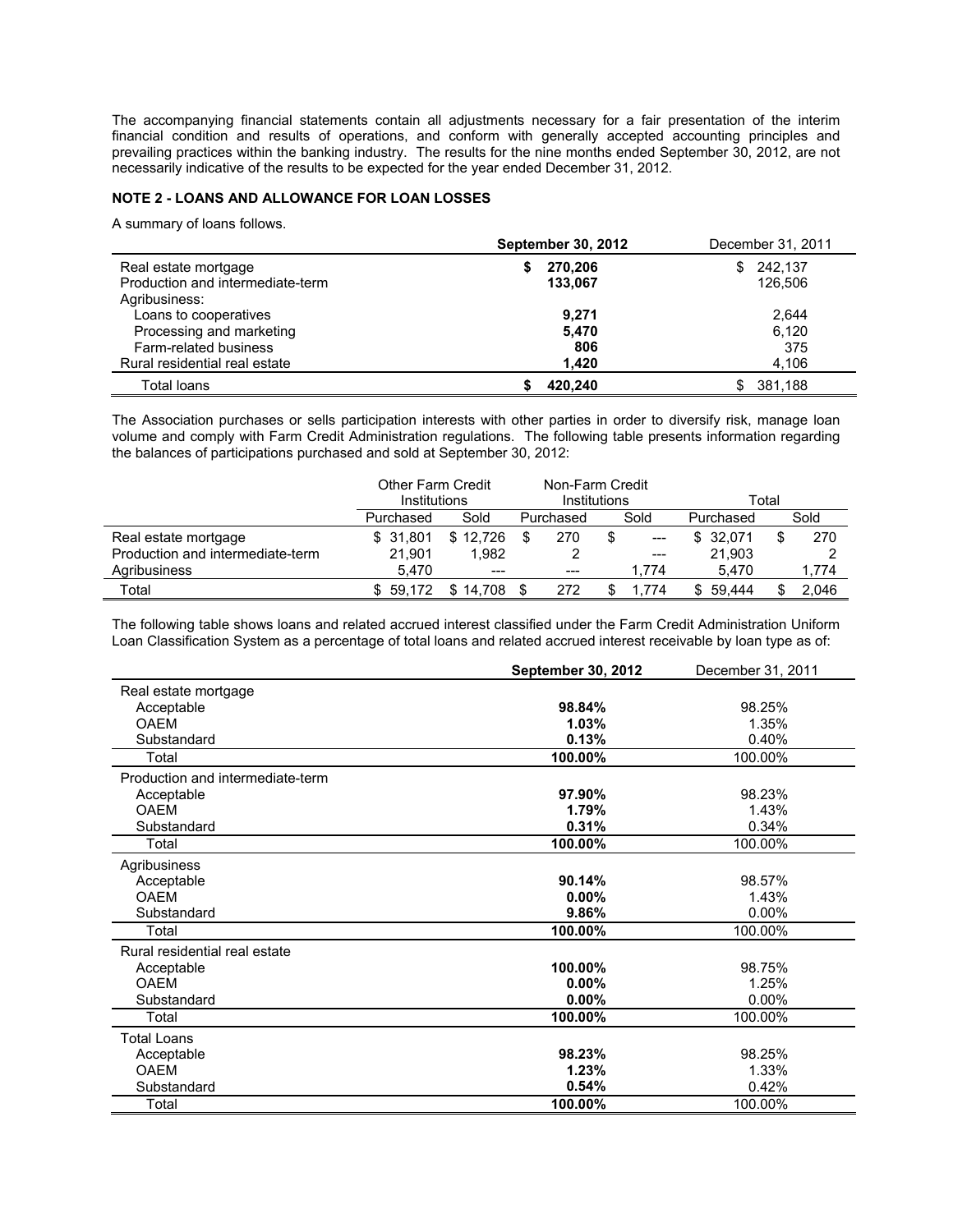High risk assets consist of impaired loans and other property owned. These nonperforming assets (including related accrued interest) and related credit quality are as follows:

| (dollars in thousands)                                                                                                        | <b>September 30, 2012</b> | December 31, 2011 |
|-------------------------------------------------------------------------------------------------------------------------------|---------------------------|-------------------|
| Nonaccrual loans<br>Real estate mortgage<br>Production and intermediate-term<br>Agribusiness<br>Rural residential real estate | 171<br>44<br>82<br>---    | \$<br>320<br>128  |
| Total nonaccrual loans                                                                                                        | 297                       | 449               |
| Accruing loans 90 days past due<br>Real estate mortgage                                                                       | ---                       | 390               |
| Total accruing loans 90 days past due                                                                                         | ---                       | 390               |
| Total impaired loans                                                                                                          | 297                       | 839               |
| Total high risk assets                                                                                                        | 297                       | 839<br>S          |

Additional impaired loan information is as follows:

|                                                             |    |            | <b>September 30, 2012</b> |           | December 31, 2011 |            |    |                |    |           |
|-------------------------------------------------------------|----|------------|---------------------------|-----------|-------------------|------------|----|----------------|----|-----------|
|                                                             |    |            | Unpaid                    |           |                   |            |    | Unpaid         |    |           |
|                                                             |    | Recorded   | Principal                 | Related   |                   | Recorded   |    | Principal      |    | Related   |
|                                                             |    | Investment | <b>Balance</b>            | Allowance |                   | Investment |    | <b>Balance</b> |    | Allowance |
| Impaired loans with no related allowance for credit losses: |    |            |                           |           |                   |            |    |                |    |           |
| Real estate mortgage                                        | \$ | 171        | \$<br>180                 | \$<br>--- | \$                | 390        | \$ | 360            | \$ |           |
| Production and intermediate-term                            |    | 44         | 1,499                     | ---       |                   | 320        |    | 1,866          |    |           |
| Agribusiness:                                               |    |            |                           |           |                   |            |    |                |    |           |
| Loans to cooperatives                                       |    | 82         | 93                        | ---       |                   | 128        |    | 124            |    |           |
| Rural residential real estate                               |    | ---        |                           | ---       |                   |            |    | 3              |    |           |
| Total                                                       | S  | 297        | \$<br>1,772               | \$<br>--- | \$                | 839        | \$ | 2,353          | \$ |           |
| Total impaired loans:                                       |    |            |                           |           |                   |            |    |                |    |           |
| Real estate mortgage                                        | \$ | 171        | \$<br>180                 | \$<br>--- | \$                | 390        | \$ | 360            | \$ |           |
| Production and intermediate-term                            |    | 44         | 1,499                     | ---       |                   | 320        |    | 1,866          |    |           |
| Agribusiness:                                               |    |            |                           |           |                   |            |    |                |    |           |
| Loans to cooperatives                                       |    | 82         | 93                        | ---       |                   | 128        |    | 124            |    |           |
| Rural residential real estate                               |    | ---        | ---                       | ---       |                   |            |    | 3              |    |           |
| Total                                                       |    | 297        | \$<br>1,772               | ---       | S                 | 839        | S  | 2,353          | \$ |           |

|                                                             |                            | For the Three Months Ended<br><b>September 30, 2012</b> |    |            | For the Three Months Ended<br>September 30, 2011 |                |            |    |
|-------------------------------------------------------------|----------------------------|---------------------------------------------------------|----|------------|--------------------------------------------------|----------------|------------|----|
|                                                             | Interest Income<br>Average |                                                         |    |            | Interest Income<br>Average                       |                |            |    |
|                                                             |                            | Impaired Loans                                          |    | Recognized |                                                  | Impaired Loans | Recognized |    |
| Impaired loans with no related allowance for credit losses: |                            |                                                         |    |            |                                                  |                |            |    |
| Real estate mortgage                                        | \$                         | 1,025                                                   | \$ | 42         | \$                                               | 64             | \$         | 14 |
| Production and intermediate-term                            |                            | 107                                                     |    | 5          |                                                  | 125            |            |    |
| Agribusiness:                                               |                            |                                                         |    |            |                                                  |                |            |    |
| Loans to cooperatives                                       |                            | 89                                                      |    |            |                                                  |                |            |    |
| Rural residential real estate                               |                            | ---                                                     |    |            |                                                  |                |            |    |
| Total                                                       | S                          | 1,221                                                   | \$ | 47         | \$                                               | 190            | \$         | 15 |
| Total impaired loans:                                       |                            |                                                         |    |            |                                                  |                |            |    |
| Real estate mortgage                                        | \$                         | 1,025                                                   | \$ | 42         | \$                                               | 64             | \$         | 14 |
| Production and intermediate-term                            |                            | 107                                                     |    | 5          |                                                  | 125            |            |    |
| Agribusiness:                                               |                            |                                                         |    |            |                                                  |                |            |    |
| Loans to cooperatives                                       |                            | 89                                                      |    |            |                                                  |                |            |    |
| Rural residential real estate                               |                            | ---                                                     |    |            |                                                  |                |            |    |
| Total                                                       |                            | 1,221                                                   | \$ | 47         | \$                                               | 190            | \$         | 15 |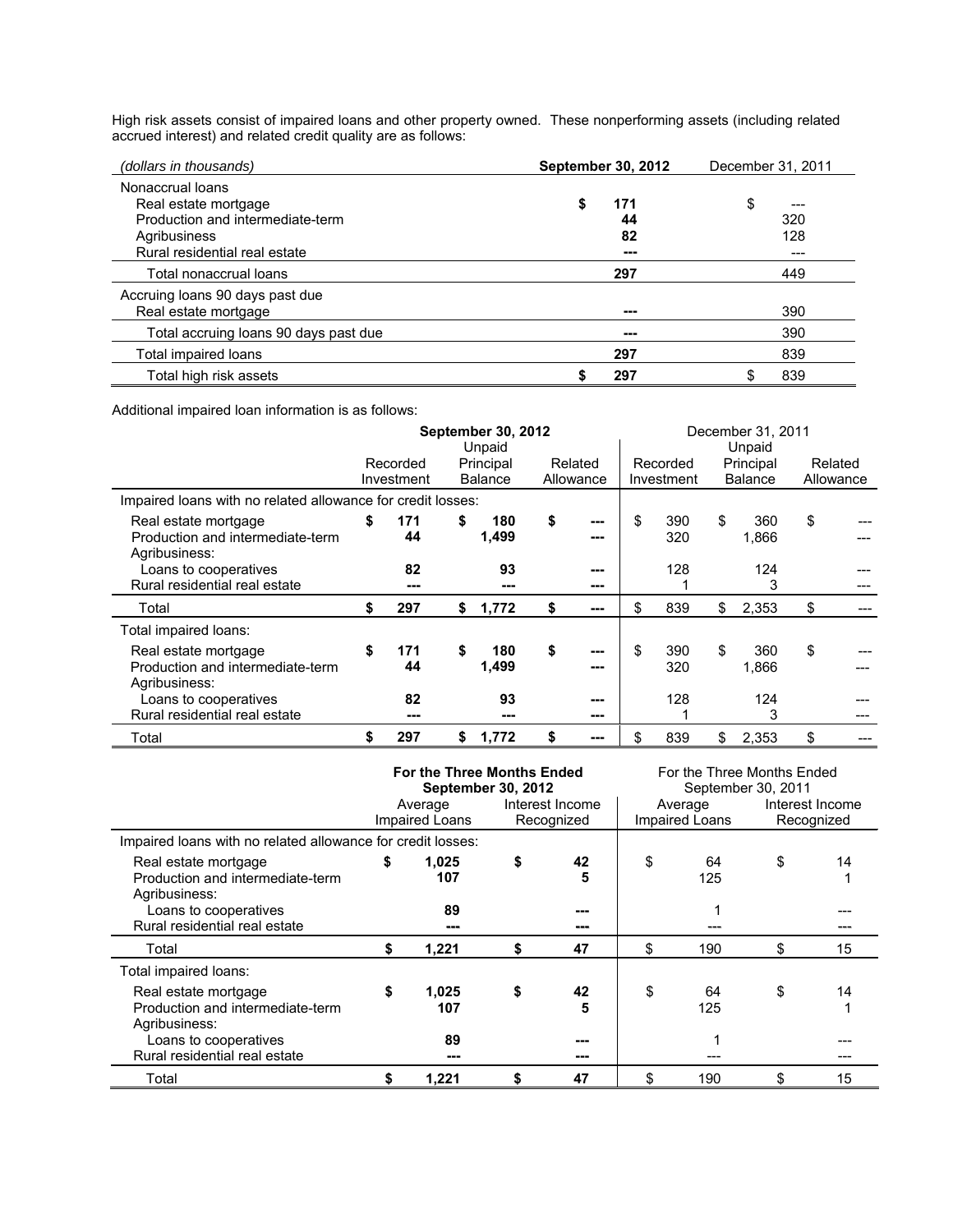|                                                                           |    | For the Nine Months Ended<br>September 30, 2012<br>Average<br>Impaired Loans | Interest Income<br>Recognized | September 30, 2011<br>Average<br>Impaired Loans | For the Nine Months Ended<br>Interest Income<br>Recognized |         |  |
|---------------------------------------------------------------------------|----|------------------------------------------------------------------------------|-------------------------------|-------------------------------------------------|------------------------------------------------------------|---------|--|
| Impaired loans with no related allowance for credit losses:               |    |                                                                              |                               |                                                 |                                                            |         |  |
| Real estate mortgage<br>Production and intermediate-term<br>Agribusiness: | S  | 1,162<br>205                                                                 | \$<br>55<br>12                | \$<br>92<br>327                                 | \$                                                         | 14<br>6 |  |
| Loans to cooperatives<br>Rural residential real estate                    |    | 100<br>---                                                                   | ---<br>2                      |                                                 |                                                            |         |  |
| Total                                                                     | S  | 1.467                                                                        | \$<br>69                      | \$<br>420                                       | \$                                                         | 20      |  |
| Total impaired loans:                                                     |    |                                                                              |                               |                                                 |                                                            |         |  |
| Real estate mortgage<br>Production and intermediate-term<br>Agribusiness: | \$ | 1,162<br>205                                                                 | \$<br>55<br>12                | \$<br>92<br>327                                 | \$                                                         | 14<br>6 |  |
| Loans to cooperatives<br>Rural residential real estate                    |    | 100                                                                          | ---<br>2                      |                                                 |                                                            |         |  |
| Total                                                                     |    | 1,467                                                                        | 69                            | \$<br>420                                       | S                                                          | 20      |  |

The following tables provide an age analysis of past due loans (including accrued interest).

| <b>September 30, 2012</b>        | 30-89<br>Days Past<br>Due | 90 Days<br>or More<br>Past Due | Total Past<br>Due | Not Past<br>Due or less<br>than 30<br>Days Past<br>Due | Total<br>Loans | Recorded<br>Investment<br>Accruing<br>Loans 90<br>Days or<br>More Past<br>Due |
|----------------------------------|---------------------------|--------------------------------|-------------------|--------------------------------------------------------|----------------|-------------------------------------------------------------------------------|
| Real estate mortgage             | \$                        | \$                             | \$<br>---         | \$275,649                                              | \$275,649      | \$                                                                            |
| Production and intermediate-term |                           | 41                             | 41                | 135,675                                                | 135,716        |                                                                               |
| Agribusiness                     |                           | 83                             | 83                | 15,542                                                 | 15,625         |                                                                               |
| Rural residential real estate    |                           | ---                            | ---               | 1,435                                                  | 1,435          |                                                                               |
| Total                            | \$<br>--                  | \$<br>124                      | \$<br>124         | \$428,301                                              | \$428,425      | \$                                                                            |
| December 31, 2011                |                           |                                |                   |                                                        |                |                                                                               |
| Real estate mortgage             | \$1.037                   | \$<br>390                      | \$<br>1,427       | \$243.947                                              | \$245,374      | \$.<br>390                                                                    |
| Production and intermediate-term | 22                        | 287                            | 309               | 127.927                                                | 128.236        |                                                                               |
| Agribusiness                     |                           | 128                            | 128               | 9,115                                                  | 9,243          |                                                                               |
| Rural residential real estate    | ---                       | ---                            | ---               | 4,149                                                  | 4,149          | ---                                                                           |
| Total                            | 1,059<br>\$               | 805<br>\$                      | 1.864<br>\$       | \$385,138                                              | \$387,002      | 390<br>\$                                                                     |

Note: The recorded investment in the receivable is the face amount increased or decreased by applicable accrued interest and unamortized premium, discount, finance charges, or acquisition costs and may also reflect a previous direct write-down of the investment.

A summary of changes in the allowance for loan losses and period end recorded investment in loans is as follows:

|                                  | Balance at<br>June 30,<br>2012 | Charge-offs | Recoveries | Provision for<br>Loan Losses/<br>(Loan Loss<br>Reversals) | Balance at<br>September 30,<br>2012 |  |
|----------------------------------|--------------------------------|-------------|------------|-----------------------------------------------------------|-------------------------------------|--|
| Real estate mortgage             | 169                            |             | 42         | (56)                                                      | 155                                 |  |
| Production and intermediate-term | 1,961                          | 63          | 3          | 21                                                        | 1,922                               |  |
| Agribusiness                     | 135                            | ---         |            |                                                           | 142                                 |  |
| Rural residential real estate    | 6                              | ---         |            | (4)                                                       |                                     |  |
| Total                            | 2.271                          | 63          | 45         | (32)                                                      | \$2.221                             |  |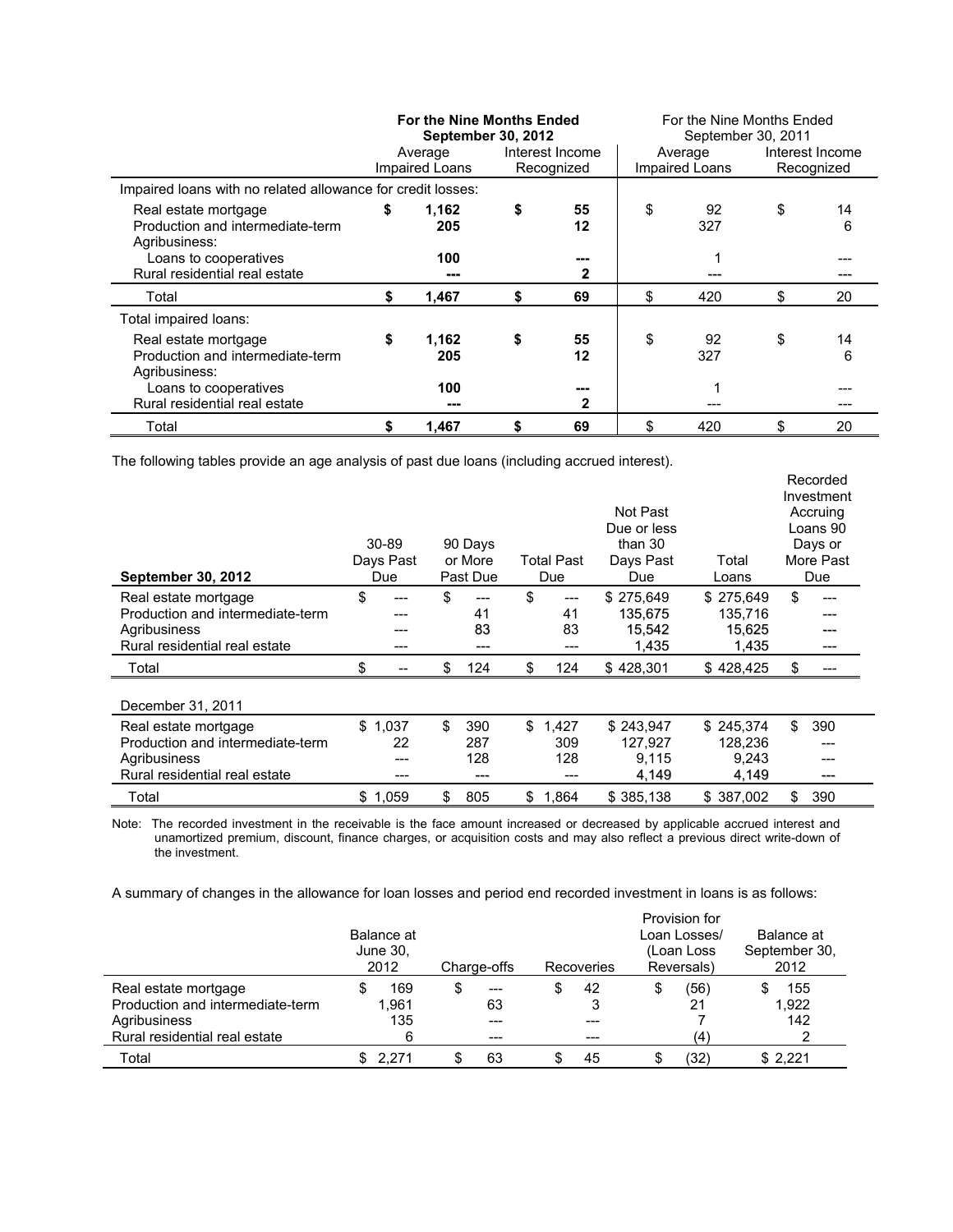|                                  | Balance at<br>December 31.<br>2011<br>Charge-offs |         |     |     |    | Recoveries |  | Provision for<br>Loan Losses/<br>(Loan Loss<br>Reversals) | Balance at<br>September 30,<br>2012 |         |  |
|----------------------------------|---------------------------------------------------|---------|-----|-----|----|------------|--|-----------------------------------------------------------|-------------------------------------|---------|--|
| Real estate mortgage             |                                                   | 54      | \$  | 41  |    | 42         |  | 100                                                       |                                     | 155     |  |
| Production and intermediate-term | 2.018                                             |         | 112 |     | 24 |            |  | (8)                                                       |                                     | 1.922   |  |
| Agribusiness                     |                                                   | 73      |     |     |    |            |  | 69                                                        |                                     | 142     |  |
| Rural residential real estate    |                                                   | 4       |     | --- |    |            |  | (2)                                                       |                                     |         |  |
| Total                            |                                                   | \$2.149 |     | 153 |    | 66         |  | 159                                                       |                                     | \$2.221 |  |

|                                  | Balance at    | Charge-offs |            | Provision for<br>Loan Losses/<br>(Loan Loss | Balance at<br>September 30, |  |
|----------------------------------|---------------|-------------|------------|---------------------------------------------|-----------------------------|--|
|                                  | June 30, 2011 |             | Recoveries | Reversals)                                  | 2011                        |  |
| Real estate mortgage             | 256           | \$<br>---   |            | (54)<br>S                                   | 202                         |  |
| Production and intermediate-term | 1.793         | 15          |            | 52                                          | 1.830                       |  |
| Agribusiness                     | 87            | ---         |            | (9)                                         | 78                          |  |
| Rural residential real estate    | 5             | $---$       |            |                                             |                             |  |
| Total                            | \$2,141       | 15          |            | 12)                                         | \$2,114                     |  |

|                                                                          | Balance at<br>December 31.<br>2010 | Charge-offs     | Recoveries               | Provision for<br>Loan Losses<br>(Loan Loss<br>Reversals) | Balance at<br>September 30,<br>2011 |  |
|--------------------------------------------------------------------------|------------------------------------|-----------------|--------------------------|----------------------------------------------------------|-------------------------------------|--|
| Real estate mortgage<br>Production and intermediate-term<br>Agribusiness | 188<br>S<br>1.828<br>37            | \$<br>---<br>51 | \$<br>$---$<br>80<br>--- | \$<br>14<br>(27)<br>41                                   | 202<br>1,830<br>78                  |  |
| Rural residential real estate                                            | 3                                  | ---             | ---                      |                                                          |                                     |  |
| Total                                                                    | 2.056                              | 51              | 80                       | 29                                                       | \$2,114                             |  |

|                                                                                                           |                                                                                            | Allowance for Credit Losses<br>Ending Balance September 30, 2012 |   |                     | Recorded Investments in<br>Loans Outstanding<br>Ending Balance September 30, 2012 |                                             |     |                                       |  |  |
|-----------------------------------------------------------------------------------------------------------|--------------------------------------------------------------------------------------------|------------------------------------------------------------------|---|---------------------|-----------------------------------------------------------------------------------|---------------------------------------------|-----|---------------------------------------|--|--|
|                                                                                                           | Individually<br>Collectively<br>evaluated for<br>evaluated for<br>impairment<br>impairment |                                                                  |   |                     | Individually<br>evaluated for<br>impairment                                       | Collectively<br>evaluated for<br>impairment |     |                                       |  |  |
| Real estate mortgage<br>Production and intermediate-term<br>Agribusiness<br>Rural residential real estate |                                                                                            | ---                                                              | S | 155<br>1,922<br>142 | \$                                                                                | 171<br>44<br>82                             | \$. | 275.478<br>135.672<br>15.543<br>1,435 |  |  |
| Total                                                                                                     |                                                                                            |                                                                  |   | 2,221               |                                                                                   | 297                                         |     | 428.128                               |  |  |

|                                  |                              | Allowance for Credit Losses      |               | Recorded Investments in<br>Loans Outstanding |    |               |                             |         |
|----------------------------------|------------------------------|----------------------------------|---------------|----------------------------------------------|----|---------------|-----------------------------|---------|
|                                  |                              | Ending Balance December 31, 2011 |               | Ending Balance December 31, 2011             |    |               |                             |         |
|                                  | Individually<br>Collectively |                                  |               | Individually                                 |    |               | Collectively                |         |
|                                  | evaluated for<br>impairment  |                                  | evaluated for |                                              |    | evaluated for | evaluated for<br>impairment |         |
|                                  |                              |                                  |               | impairment                                   |    | impairment    |                             |         |
| Real estate mortgage             |                              |                                  |               | 54                                           | \$ | 390           | S.                          | 244.984 |
| Production and intermediate-term |                              |                                  |               | 2.018                                        |    | 320           |                             | 127.916 |
| Agribusiness                     |                              |                                  |               | 73                                           |    | 128           |                             | 9.115   |
| Rural residential real estate    |                              |                                  |               | 4                                            |    |               |                             | 4,148   |
| Total                            |                              |                                  |               | \$2,149                                      |    | 839           |                             | 386,163 |

A restructuring of a debt constitutes a troubled debt restructuring (TDR) if the creditor, for economic or legal reasons related to the debtor's financial difficulties, grants a concession to the debtor that it would not otherwise consider. The